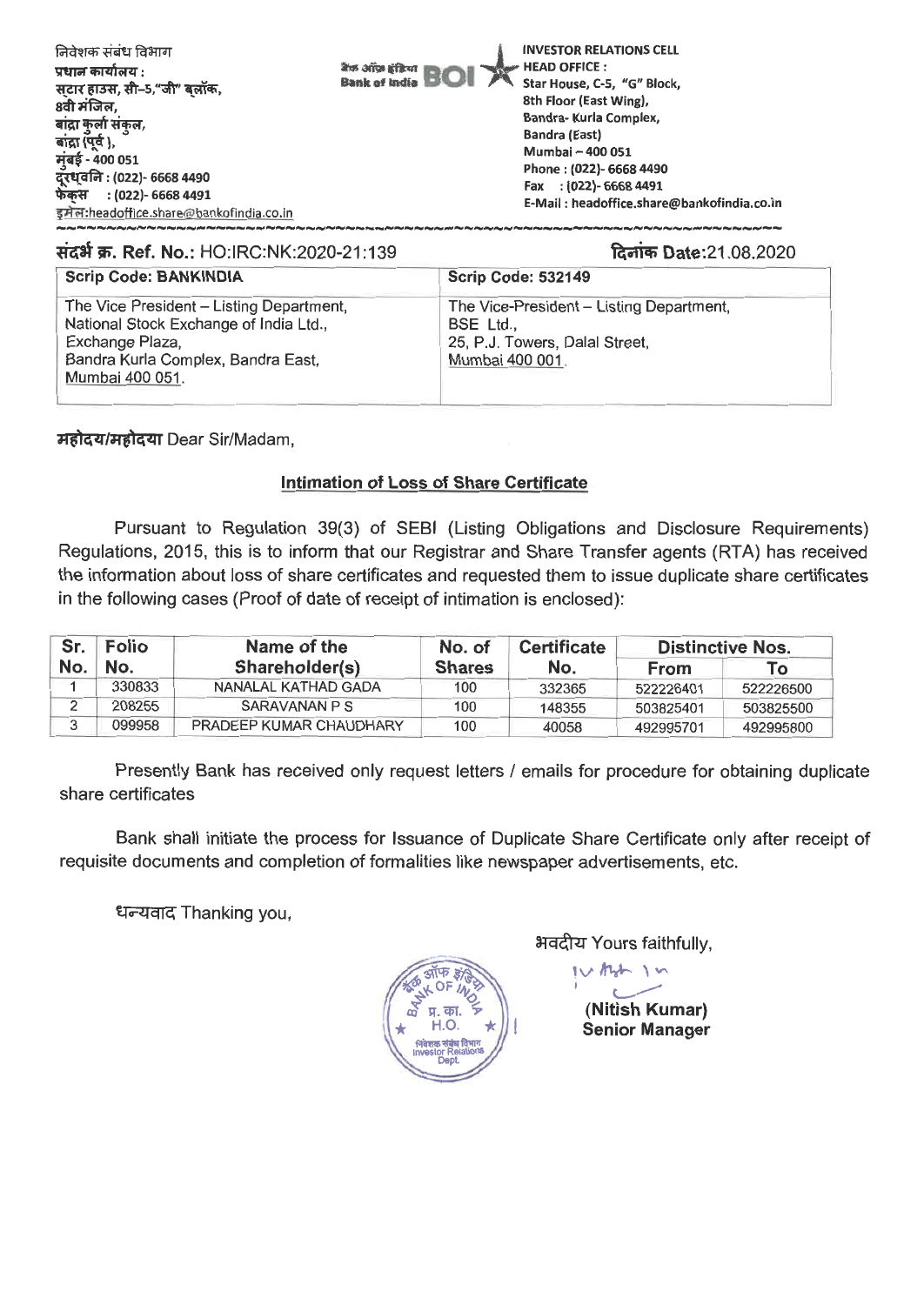[ExternallDuplicate Share Intimations Received On : 20200819

X DELETE ← REPLY ← REPLY ALL → FORWARD •••



bssduplicate@bigshareonline.com Wed 19/0B/2020 13:50

Mark as unread

To: Rajeev Bhatia; Investor Relations Department;

Cc: vijay@bigshareonline.com; jibu@bigshareonline.com; bhagwan@bigshareonline.com;

5 1 attachment **4** ►

515227,pdf

Caution: This email originated from a source outside Bank of India.

Dear Sir/Ma'am,

Please be informed that in terms of the provisions of the SEBI (LODR) Regulations, 2015, the Company is required to submit information regarding loss of share certificates and issue of duplicate certificates, to the stock exchange within two days of its getting information. Further, the said intimation has to be filed only through the mode of NEAPS filing for NSE and on listing.bseindia.com for BSE and not via hard copy submission.

Accordingly, we are sharing herewith the receipt of the following request for loss of share certificate of the Company by shareholders, to enable you to comply with the said regulatory requirement within the timelines prescribed.

| <b>Client Name</b>                      | Cert.<br>No. | Dist. No<br>From | Dist. NO. | Folio<br>No. | Quantity | Name                          |
|-----------------------------------------|--------------|------------------|-----------|--------------|----------|-------------------------------|
| <b>BANK OF INDIA -</b><br><b>EQUITY</b> | 332365       | 522226401        | 522226500 | 330833       | 100      | NANALAL KATHAD<br><b>GADA</b> |

Should you have any queries in respect of the aforesaid instruction kindly revert back.

Regards,

**Bigshare Services Pvt. Ltd.** 

Alert:External Mail! Exercise caution while opening URL/attachment.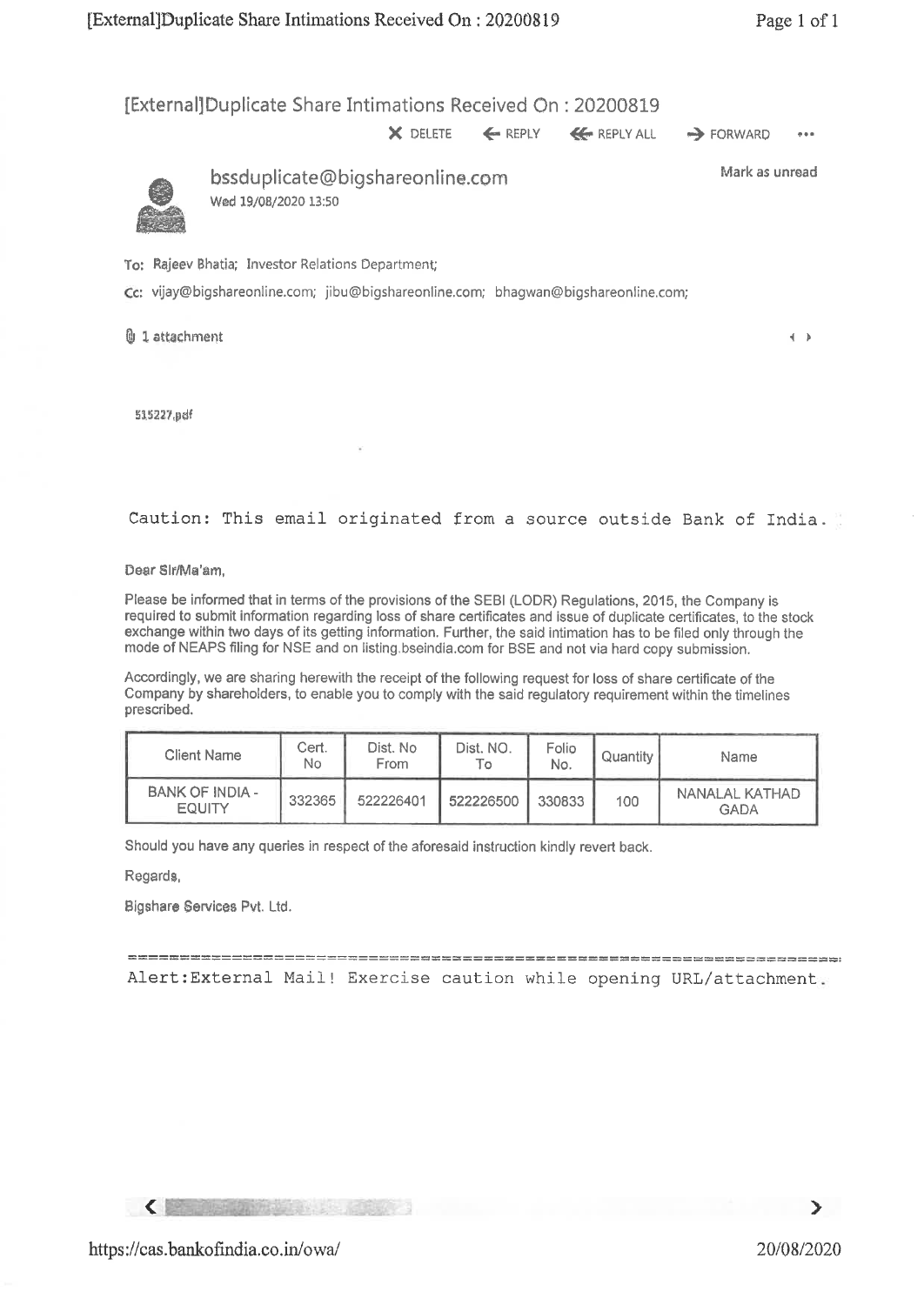Date - 17 August 2020

To, Bigshara, Mumbai India

Subject — Issue of duplicate share certificate Folio Number - 330833 Qompany Name - Bank of India

# Dear Team, 515227

I, Nanalal Gada, have misplaced my original share certificate of Bank of India (Folio Number - \$36333). Request you to kindly issue duplicate share certificate.

N.K. her

P.N.god

Regards, Regards, Regards, Regards, Regards, Regards, Regards, Regards, Regards, Regards, Regards, Regards, Regards, Regards,  $\mathbb{R}$ 

Prabhaben Gada

| BIGSHARE SERVICES PVT. LTD.<br>RECEIVED<br>Subject to Verification |             |  |  |  |
|--------------------------------------------------------------------|-------------|--|--|--|
|                                                                    | 19 AUG 2020 |  |  |  |
| Sig                                                                |             |  |  |  |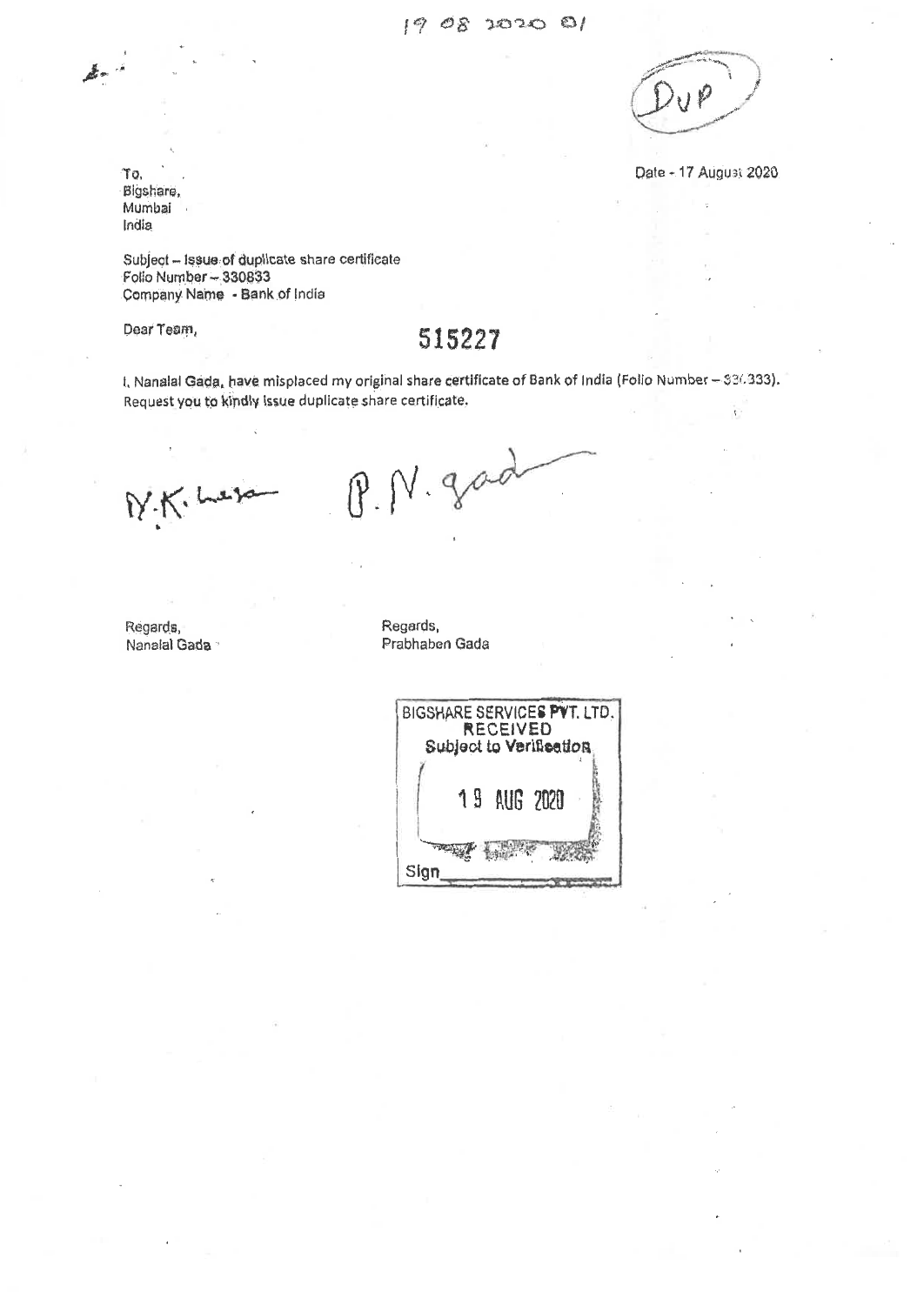### [External]Duplicate Share Intimations Received On : 20200819

**X** DELETE ← REPLY ← REPLY ALL → FORWARD ••



bssduplicate©bigshareonline.com Wed 19/08/2020 13:51

Mark as unread

 $\leftarrow$ 

To: Rajeev Bhatia; Investor Relations Department;

Cc: vijay@bigshareonline.com; jibu@bigshareonline.com; bhagwan@bigshareonline.com;

#### Qj1attoctimpnt

515228.pdf

Caution: This email originated from a source outside Bank of India.

Dear Sir/Ma'am,

Please be informed that in terms of the provisions of the SEBI (LODR) Regulations, 2015, the Company is required to submit information regarding loss of share certificates and issue of duplicate certificates, to the stock exchange within two days of its getting information. Further, the said intimation has to be filed only through the mode of NEAPS filing for NSE and on listing.bseindia.com for BSE and not via hard copy submission.

Accordingly, we are sharing herewith the receipt of the following request for loss of share certificate of the Company by shareholders, to enable you to comply with the said regulatory requirement within the timelines prescribed.

| Client Name                      | Cert.<br>No | Dist. No<br>From | Dist. NO.<br>۱ο. | Folio<br>No. | Quantity | Name        |
|----------------------------------|-------------|------------------|------------------|--------------|----------|-------------|
| BANK OF INDIA -<br><b>EQUITY</b> | 148355      | 503825401        | 503825500        | 208255       | 100      | SARAVANAN P |

Should you have any queries in respect of the aforesaid instruction kindly revert back.

#### Regards,

#### Bigshare Services Pvt. Ltd.

Alert:External Mail! Exercise caution while opening URL/attachment.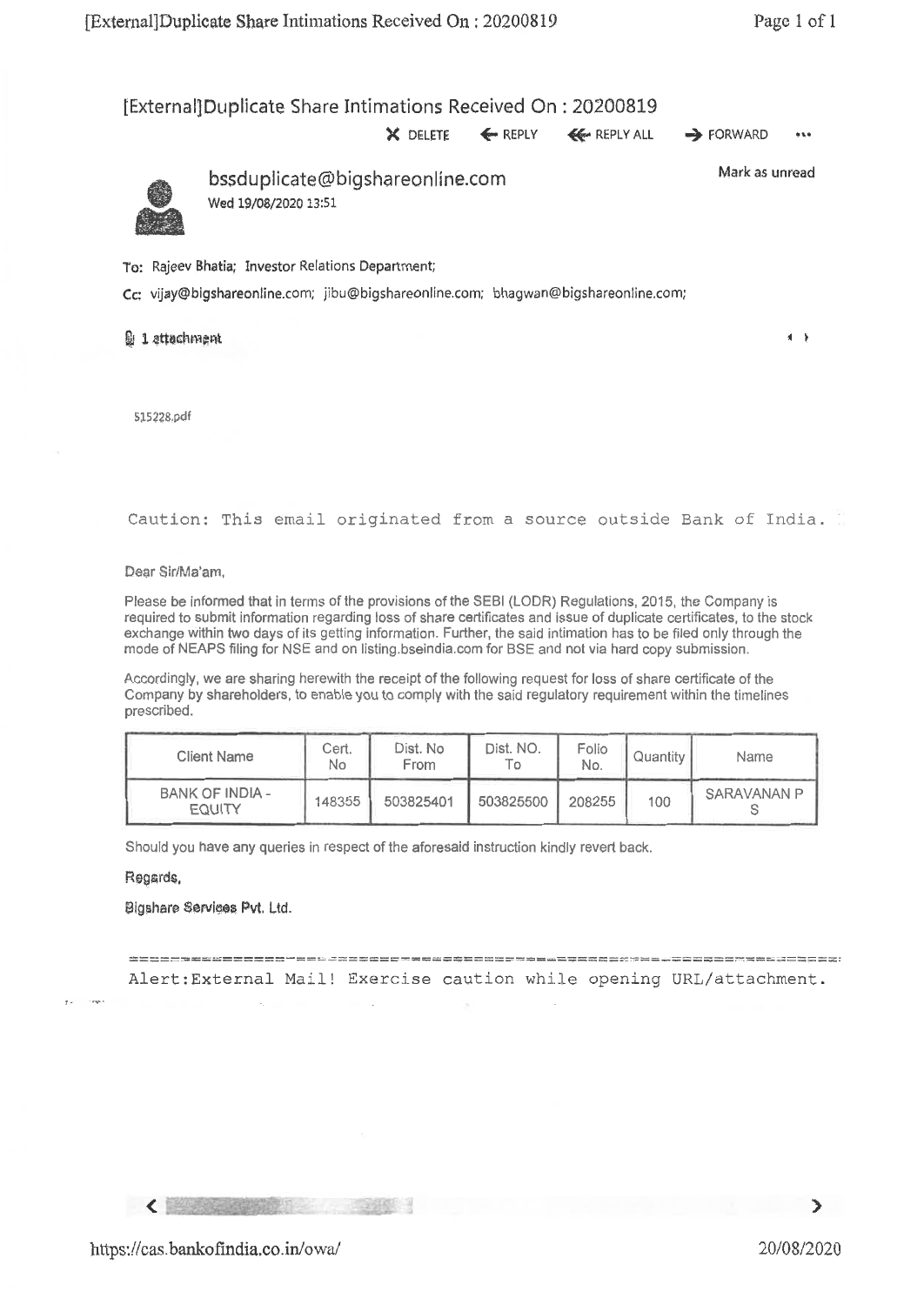

Dear Sir/ Madam,

 $\label{eq:Kerr} \begin{array}{cc} K_{\rm max} \\ \bullet \end{array}$  $\bar{\lambda}_i$ 

# 515228

Sub: Bank of India Folio: 208255; Req. for replacement of lost share & update change of address

With reference to the subject, I would like to inform you that I'd lost my physical shares under the above said folio. The numbers of share held were 100nos.

I would also like to update my communication address for future correspondence. The new address is 'G 61, 12<sup>th</sup> Street, Annanagar, Chennai - 600102.

As mentioned in the email communication I've attached the following documents for further process:

1 - Copy of election ID card with old address<br>2 - Copy of election ID card with new address

Appreciate your help in this regard.

11U3 ?Pti Sign **BIGSHARE SERVICES PVT. LTD.**<br>RECEIVED Subject to Verification

Thanks,

 $\bar{\bar{z}}$ 

Regards;,

(P S:Seravenan)

 $\pm$   $\pm$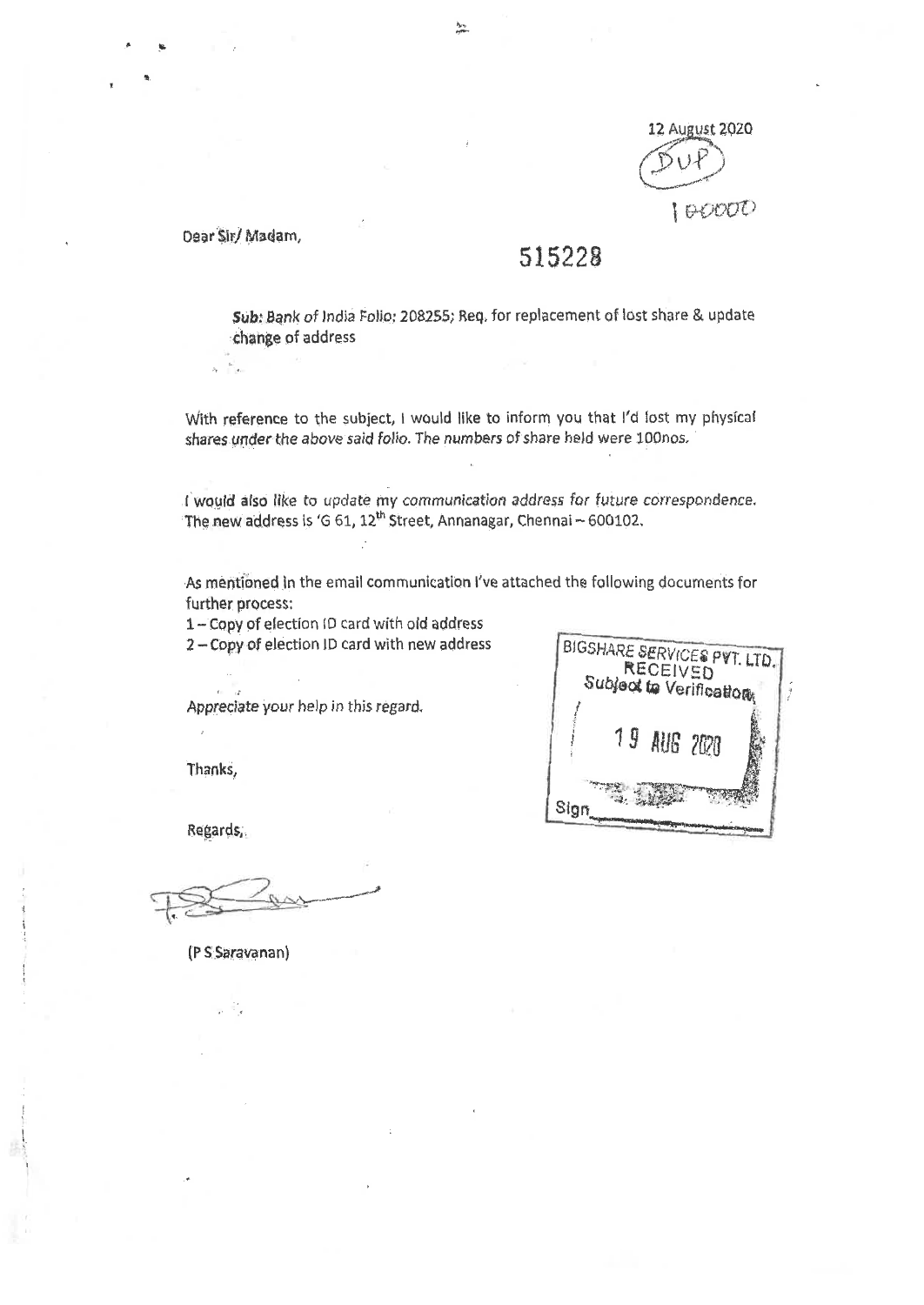[External]Duplicate Share Intimations Received On : 19082020 X DELETE  $\leftarrow$  REPLY  $\leftarrow$  REPLY ALL  $\rightarrow$  FORWARD  $\ddot{\phantom{a}}$ Mark as unread Prasad <bssdupiicate@bigshareonline.com> Wed 19/08/2020 15:51 To: Rajeev Bhatia; Investor Relations Department; Cc: Bhagwan <bhagwan@bigshareonline.com>; Vijay <vijay©bigshareonline.com>; BSSDuplicate <bssduplicate@bigshareonline.com>; ttachmant, 4 and 4 and 4 and 4 and 4 and 4 and 4 and 4 and 4 and 4 and 4 and 4 and 4 and 4 and 4 and 4 and 4 and 4

§15225,pdf

Caution: This email originated from a source outside Bank of India. Do not

Dear Sir/Me'am,

Please be informed that in terms of the provisions of the SEBI (LODR) Regulations, 2015, the Company is required to submit information regarding loss of share certificates and issue of duplicate certificates, to the stock exchange within two days of its getting information. Further, the said intimation has to be filed only through the mode of NEAPS filing for NSE and on listing.bseindia.com for BSE and not Via hard copy submission.

Accordingly, we are sharing herewith the receipt of the following request for loss of share certificate of the Company by shareholders, to enable you to comply with the said regulatory requirement within the timelines prescribed.

| <b>Client Name</b>            | Cert. No | Dist. No From   Dist. NO. To   Folio No.   Quantity |           |        |     | Name                          |
|-------------------------------|----------|-----------------------------------------------------|-----------|--------|-----|-------------------------------|
| <b>BANK OF INDIA - EQUITY</b> | 40058    | 492995701                                           | 492995800 | 099958 | 100 | <b>PRADEEP KUMAR CHAUDHAR</b> |

Should you have any queries in respect of the aforesaid instruction kindly revert back.

Regards,

Bigshare Services Pvt. Ltd.

**B**ss Duplicate

most tutte trust oddit anno 1245 phos mont-num news also trust trutt tara 

Alert:External Mail! Exercise caution while opening URL/attachment.

**SECURITY AREA**  $x_1 + ... + x_n$ 

**CONTRACTOR** CONTRACTOR